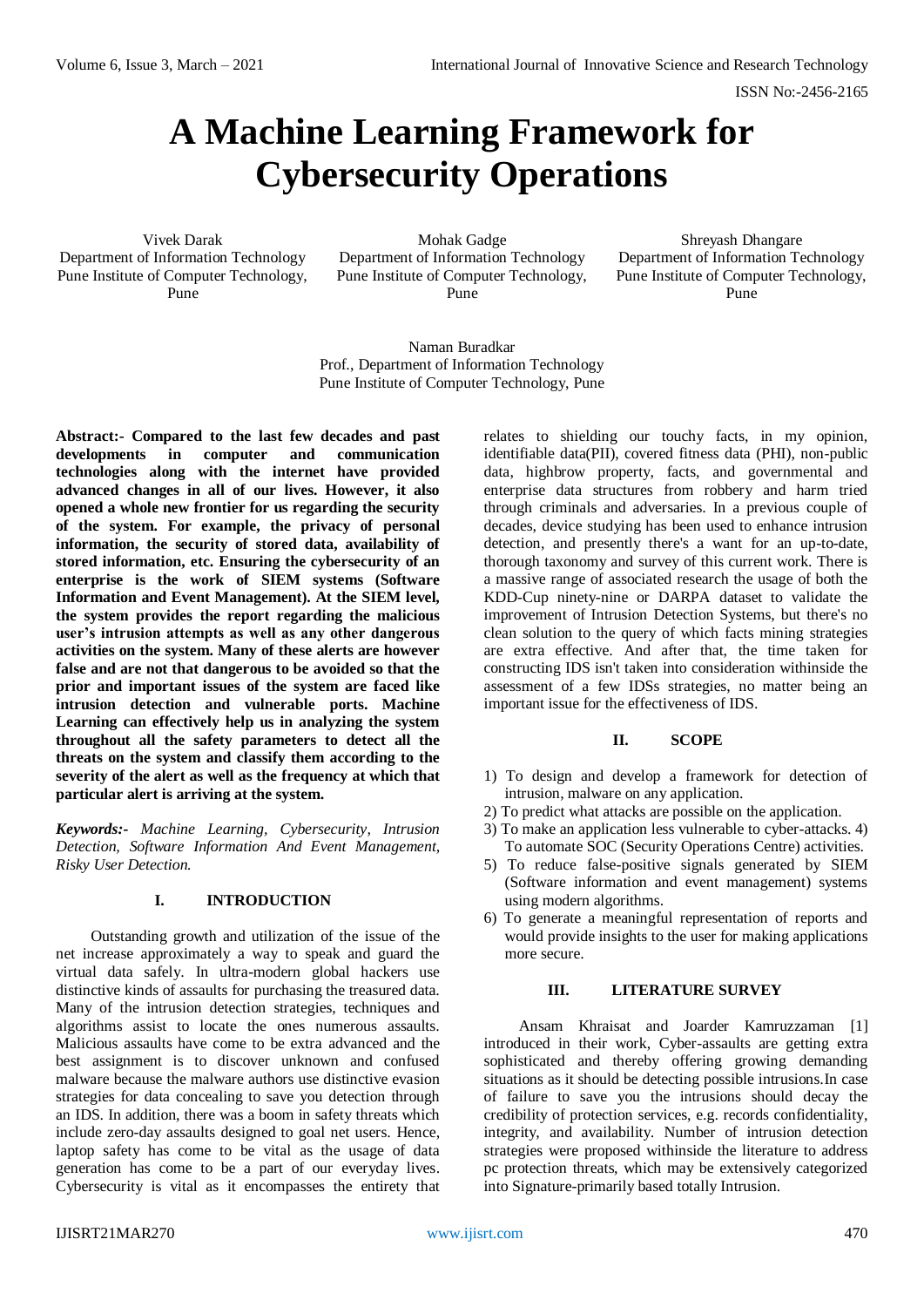#### ISSN No:-2456-2165

Detection Systems (SIDS) and Anomaly-primarily based totally Intrusion Detection Systems (AIDS). The survey paper offers a taxonomy of cutting-edge IDS, a complete evaluation of tremendous latest works, and an outline of the datasets generally used for assessment purposes. It additionally offers evasion strategies utilized by attackers to keep away from detection and discusses destiny studies demanding situations to counter such strategies with a view to making pc systems extra secure.

Divyatmika, Manasa Sreekesh [2] have presented in their work, Intrusion detection systems are systems that could hit upon any sort of malicious attacks, corrupted records or any sort of intrusion that could pose risk to the systems.

In the paper, they gave a unique technique to construct a community-primarily based totally intrusion detection machine the usage of system studying technique. They have proposed a simple two-tier architecture to hit upon intrusions on network. Network performance may be labelled as misuse detection and anomaly detection. As the evaluation relies upon the community behaviour, they've taken into consideration records packets of TCP/IP as our enter records. After processing the records with the aid of using parameter filtering, they constructed an independent version on education to set the usage of hierarchical agglomerative clustering. Further, records receive labelled as everyday visitors' sample or intrusions the usage of K-Nearest Neighbour classification. Misuse detection is carried out using the usage of MLP set of rules. Anomaly detection is carried out the usage of Reinforcement algorithm wherein community marketers' study from the surroundings and make choices accordingly. The true-positive charge of the proposed architecture is 0.99 and the fake wonderful charge is 0.01. Thus, the structure gives an excessive degree of safety with the aid of using presenting excessive TP and occasional false positive rate. And, it additionally studies the usual network styles and learns (to construct independent machines) to split ordinary and new data and possible threats.

Jonathon Schwartz [3] has presented in their work, To try to deal with the need for taking advantage of models, this undertaking investigated the software of Reinforcement Learning (RL) to automated penetration testing. RL is an AI optimization method that has the key gain that it does now no longer require a version of the surroundings on the way to produce an attack policy, and alternatively learns the quality coverage via interaction with the surroundings. In the primary level of this take a look at the designed and constructed a fast, lightweight and open-source network attack simulator that may be used to train and take a look at autonomous agents for penetration testing. They did this through framing penetration testing as a Markov Decision Process (MDP) with the recognized configuration of the network as states, the to be had scans and exploits as moves, the praise decided through the fee of machines at the network and the usage of non-deterministic actions to model the results of scans and exploits against machines.

Kathleen Goeschel [4] has presented in their work, Intrusion detection systems monitor network or host packets in an attempt to stumble on malicious activities on a system. Anomaly detection systems have fulfilment in exposing new attacks, typically stated as zero day attacks, but have excessive false-positive rates. False-positive events arise while a pastime is flagged for research but it becomes decided to be benign upon analysis. Computational power and valuable sources are wasted while beside the point statistics are processed, data flagged, analyst alerted, and the irrelevant statistics are eventually disregarded. In an attempt to make IDS greater green the fake fine price needs to be reduced. Their paper proposes a version for reducing FPs using data mining techniques by combining support vector machines, decision trees, and Naïve Bayes.

We construct this machine (figure-1) with the usage of a bottom-up clustering technique as it collects information /patterns/sequences after which successively merges the information into large clusters. In those methods, clusters are constructed up through combining, primarily based totally upon their proximity, current clusters.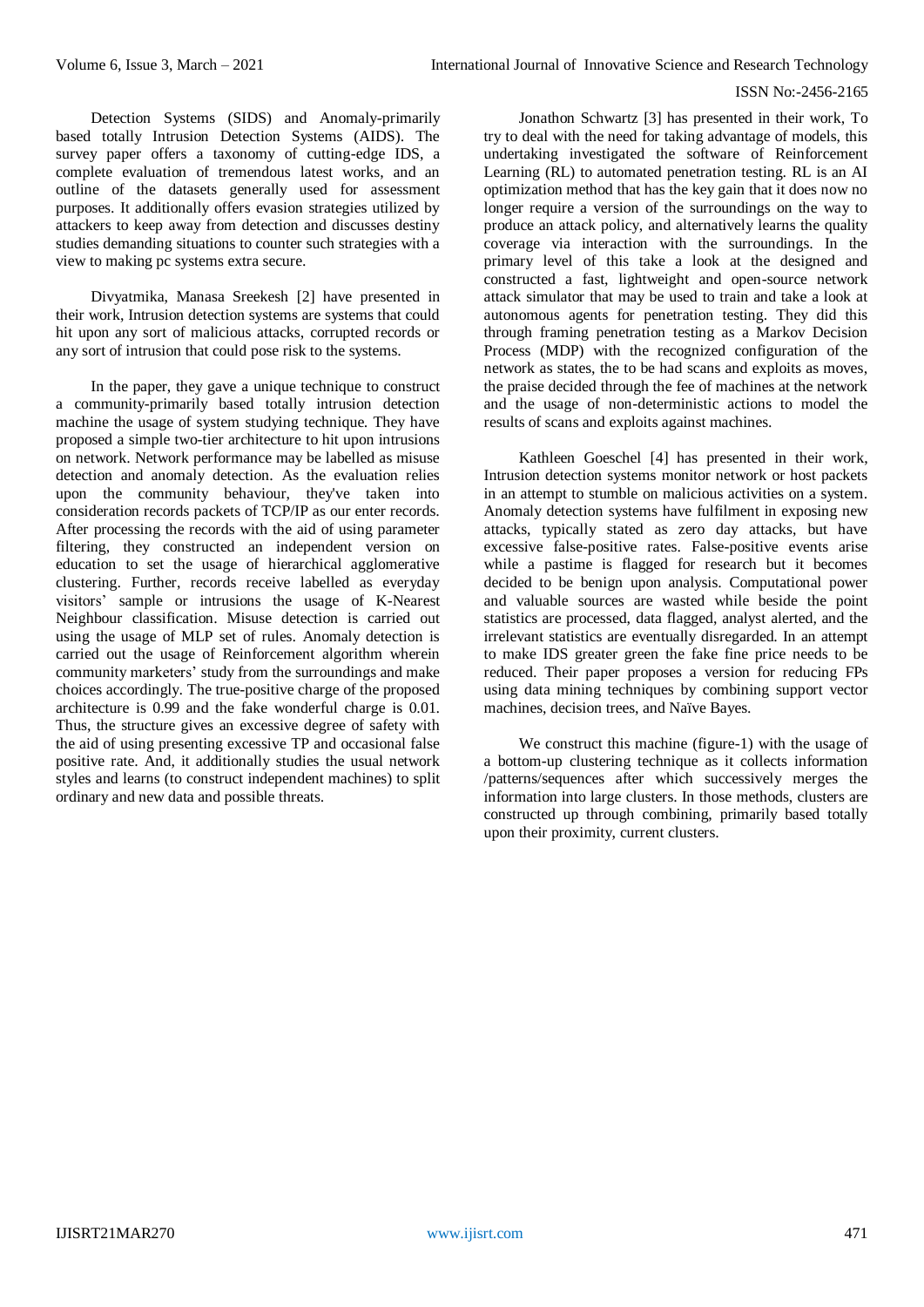ISSN No:-2456-2165





# **Architecture Diagram**

#### **Fig 1**

The target knowledge is searched and compared with a group of predefined rules/sequences exploitation KNN rule. This algorithm initially compares the target data with the same old behaviour of the network and a set of trained tagged data containing info concerning malicious data that are harmful to the system. The primary aim here is to establish a device that analyzes the ordinary trends and behaviour of the network and learns to distinguish typical data and irregular threats progressively.

For Host-based intrusion detection, we tend to monitor on host logs. It can capture the intrusions in phrases of the traits or high-satisfactory of diagnosed attacks or device vulnerabilities.

Here we follow the MLP algorithm to construct a misuse detection version. A multilayer perceptron is a feedforward artificial neural network version that inspects the known facts onto a hard and fast of accurate and correct outputs.

An MLP includes a couple of layers of nodes in a directed graph, with every of the layer that is absolutely and truly linked to the subsequent node. MLP makes use of a supervised learning approach that is known as backpropagation for training the network.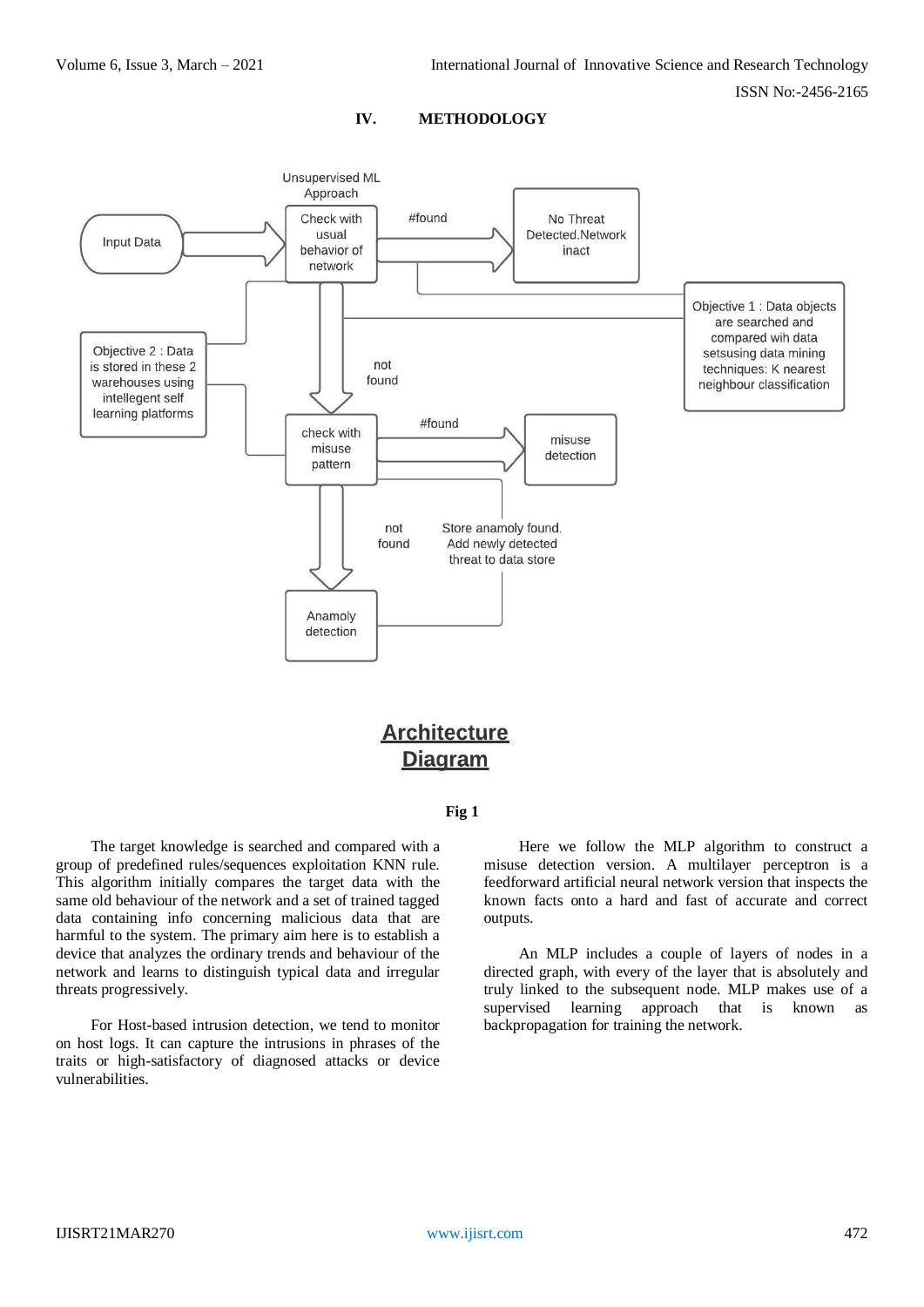

# **Workflow of** the **Architecture**

# **Fig 2**

Anomaly detection has an excessive stage of fake alarm. So as to face that problem, we observe reinforcement learning where the network is skilled to make choices and predict if any risk exists. This machine (figure-2) makes use of a reinforcement sign dispatched with the aid of using the surroundings to the fusion middle for adjusting the weights defining the selection capacity of every agent and the weights representing trusts in-person choices of every agent. This algorithm decreases the fake alarm rate and the machine no longer wants to waste its sources to address the fake threat.

The surroundings component models network pentesting problems as an MDP and as such is described with the aid of using the tuple {S, A, R, T}. States are described because of the current knowledge and position of the attacker in the network. Actions are available scans and exploits that the attacker can perform for each machine in the network. The reward feature is simply the value of any machines exploited minus the value of actions performed. The transition function controls the result of any given movement and takes into consideration movement type, connectivity, firewalls and probabilistic nature of exploits.

The action space, A, is the set of available actions in the NAS and consists of a single scan action and can take advantage of every provider and every machine on the network. The reward function is used to define the goals of the autonomous agent and what is trying to be optimized by the agent. The transition function, T, determines how the environment evolves over time as actions are performed.